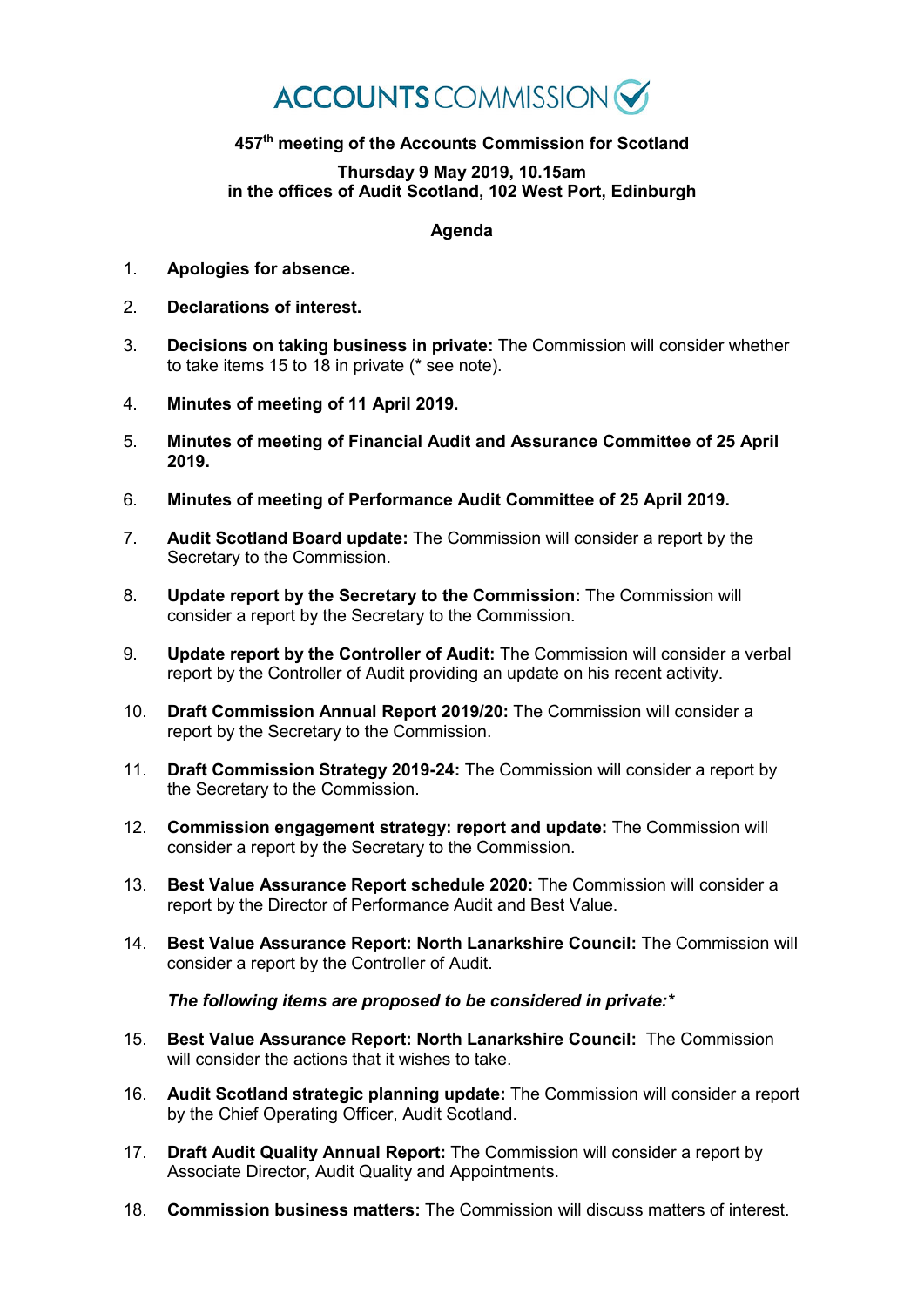- \* It is proposed that items 15 to 17 be considered in private because:
	- Item 15 requires the Commission to consider actions in relation to a report by the Controller of Audit. The Commission is then obliged by statute to inform the council in question of its decision, which the Commission does before making the decision public.
	- Item 16 is a discussion on matters relating to the Commission's relationship with Audit Scotland, which may involve confidential issues that the Commission would wish to consider in private.
	- Item 17 proposes a draft report which the Commission is to consider in private before onward consideration by Audit Scotland Board.
	- Item 18 may be required if there are any confidential matters that require to be discussed outwith the public domain. The Chair will inform the meeting in public at the start of the meeting if this item is required and what it covers